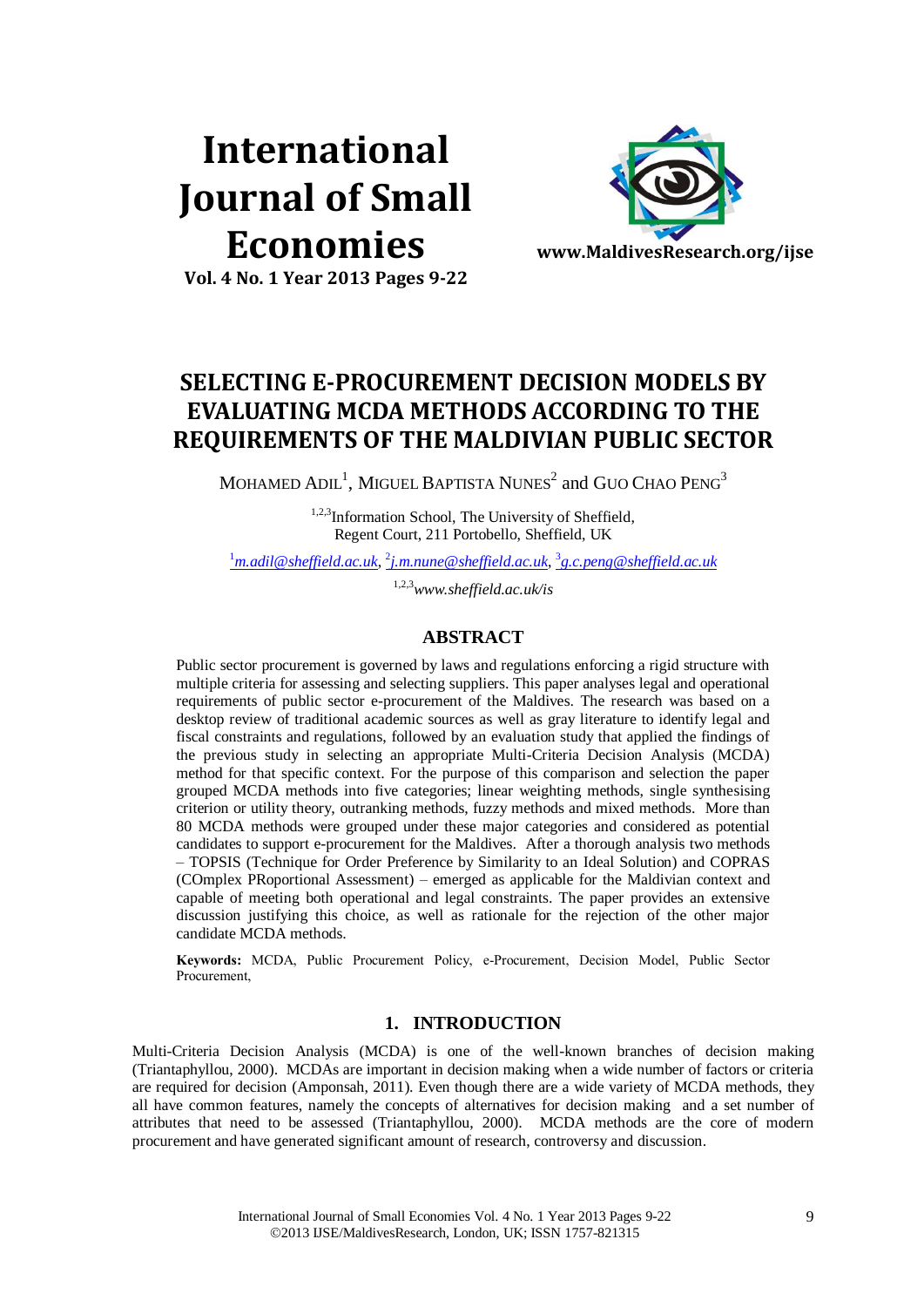The research reported in this paper focuses on identifying and selecting suitable MCDA models that can be used in the design and development of an e-Procurement Decision Support System (DSS) for the public sector in Maldives. This process of selection revealed itself as both complex and fastidious. Fastidious because of the sheer number of available and very different MCDA models (e.g. linear weighting methods, single synthesising criterion or utility theory, outranking methods, fuzzy methods and mixed methods). Complex because public sector procurement has a rigid structure enforced by law and National regulations. The features and characteristics of public sector procurement are based on major public sector principles such as non-discrimination, equality, transparency and proportionality. This results in an organised step-by-step procedure for public sector procurement. However, this research focuses only on decisions that are based on the performances of the suppliers against a preset list of criteria. These criteria allow public sector institutions to state differentiated priorities when they announce for bids or tenders. This situation creates a context in which MCDA techniques can be applied to the evaluation.

The research design involves comparative analysis of characteristics of MCDA methods against legal requirements and operational requirements of the research context. After an initial literature review that enabled the identification of the most commonly used MCDA methods, the research was divided into three different steps. First, a review of gray literature on legal and fiscal aspects of procurement in the Maldives public sector was undertaken. Second, a literature review of MCDA methods was conducted. Finally, an evaluation analysis was performed on the group of MCDA methods, by applying the constraints identified in the previous study. This paper presents the findings of this research in detail.

# **2. PROCUREMENT IN PUBLIC SECTOR**

Public sector procurement is also referred as government procurement, which is based on the perspective of the WTO (World Trade Organisation) and defined as: "the purchase of goods, construction service and other services required by government bodies" (Arrowsmith & Anderson, 2011:1)

There are four major principles in public procurement. They are non-discrimination, equality, transparency and proportionality (Weele, 2010). The features and characteristics of public sector procurement are based on these principles.

#### *2.1 Procurement Objectives in Public Sector*

The objectives of public sector procurement is the same as in the private sector (Leenders & Fearon, 1997) and many authors define procurement objective as to purchase the right quality of material, at the right time, in the right quantity, from the right source, at the right price (Baily *et al*, 1994; England, 1967; Leenders & Fearon, 1997; Weele, 2000). Leenders & Fearon (1997:539) provides the following objectives for government procurement:

- Assurance of continuity of supply to meet the service needs.
- Avoidance of duplication and waste through standardisation.
- Maintenance and improvement of quality standards in goods and services purchased.
- Development of a cooperative environment between supply and agencies and departments served.
- Obtaining maximum savings through innovative supply and application of value analysis techniques.
- Administering the supply function with internal efficiency.
- Purchase at the lowest life cycle cost, consist with quality, performance and delivery requirements.

These objectives given by Leenders & Fearon (1997) reiterates that the public procurement is the best interest for the organisation as in the private sector.

#### *2.2 Key Characteristics of Public Sector Procurement*

Public sector procurement has a rigid structure and it is difficult to make changes in public purchasing as it is established by law or regulation (Leenders & Fearon, 1997). Public procurement must adhere to the guidelines provided by public authorities. In every country, public procurement must comply with specific legislative requirements (Falagario, Sciancalepore, Costantino, & Pietroforte, 2012).

The public purchasing laws require the contract to be awarded to the lowest capable bidder who fits into the requirements laid by invitation for bid (Brown *et al*, 1984; Falagario *et al*, 2012; Leenders & Fearon, 1997). Public procurement has limited flexibility and narrow evaluation criteria when dealing with bid evaluation as it has legal bindings (Leenders & Fearon, 1997).

Public sector spends on planned and approved budget (Leenders & Fearon, 1997; Weele, 2000) and any changes need to be approved by legislative body making it time consuming, resulting in difficulty to take advantage of spot buys of high quantity price deals (Leenders & Fearon, 1997).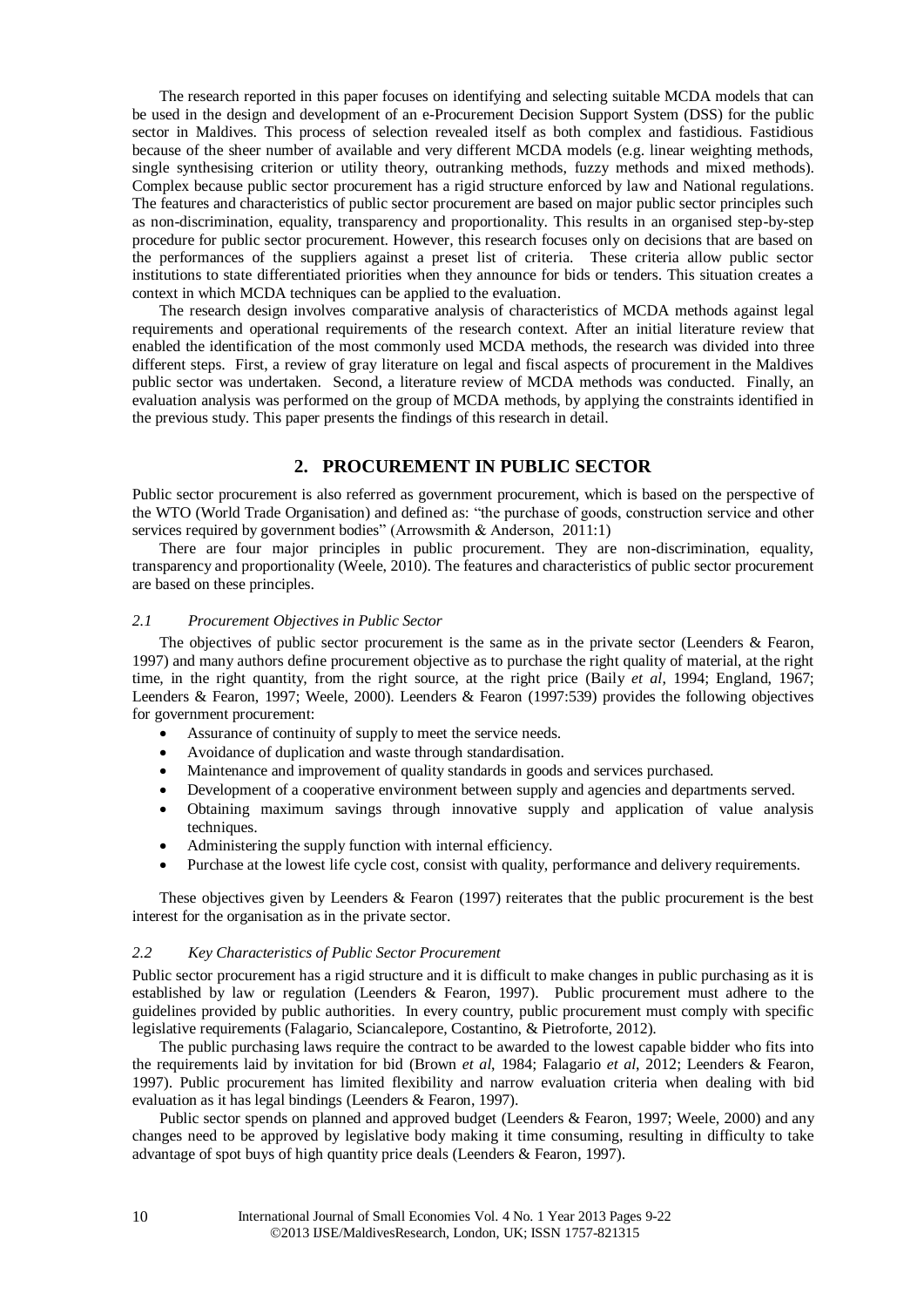Public procurement funds come from taxpayers. Being a taxpayer, a supplier may attempt to influence through the political process to give them preference for procurement of materials as they have been paying higher amount of tax (Leenders & Fearon, 1997).

Reports on how a public sector institution spends its funding are open to the public (Weele, 2000). More specifically, all information of prices submitted by suppliers and the amount ultimately rewarded to the supplier must be provided to any taxpayer who wants it (Leenders & Fearon, 1997). Because of the issue of confidentiality, as the competitors can get the information, the suppliers are cautious to provide price deals to the public sector (Leenders & Fearon, 1997).

Clear and accurate specification is required to provide information to bidders to get competitive bids without varying interpretations (Leenders *et al*, 2006; Lysons & Gillingham, 2003). The development of good specification requires a lot of time (Leenders & Fearon, 1997). In fact, public sector procurement emphasise on the bid process with a rigid structure: invitation to bid, bid opening, evaluation and awarding (Leenders & Fearon, 1997). The extensive authorization process makes procurement a dull, difficult and time-consuming process (Weele, 2000).

#### *2.3 Guidelines for Public Sector Procurement*

It is evident that the procurement function can have a critical consequence on the security of an organisation, an industry and an economy of a country as a whole (England, 1967). Therefore, countries have developed guidelines for public sector procurement or government procurement. These guidelines can be general guidelines for specific countries or work categories, developed through best practice (Rowlinson & McDermott, 1999).

The guidelines provide systematic approaches for tender evaluation. Rowlinson & McDermott (1999) discouraged the design of a universal evaluation system of tenderers due to the complexity and the range of the potential performance criteria and indicators of tenderers. On the other hand, they believed that a basic model and guidelines can be established based on which specific criteria and indicators could be identified for every specific case.

As explained by Falagario *et al* (2012), European Directives state to use either Lowest Price (LP) or the Most Economically Advantageous Tender (MEAT) approach. LP is used when features of the material or service other than price are identical to differentiate suppliers, otherwise tenders are awarded using MEAT (Falagario *et al*, 2012), similarly in the UK it is to maximise the 'value for money' (Brown *et al*, 1984) and in the USA it is the lowest responsible and responsive bidder (Leenders *et al*, 2006) in choosing a supplier.

#### *2.4 Tender Evaluation Criteria for Public Sector Procurement*

Price, quality and delivery are the three primary criteria used by most organisations to rate suppliers (Liu *et al*, 2000; Luo *et al*, 2009; Mahdi *et al*, 2002; Monczka *et al*, 2010; Rowlinson & McDermott, 1999). It has also been shown in the results of the review of literature done by Ho *et al* (2010) on evaluation criteria appearing in the international journals from year 2000 to 2008 that price, quality and delivery are the three most used evaluation criteria. However, there are several other criteria used by organisations and listed in theory, depending on the type of procurement. To add to the complexity of this process, different criteria may be applied in the selection of suppliers in different procurement processes in the same organisation.

#### **3. PUBLIC SECTOR PROCUREMENT IN THE MALDIVES**

Dhaulathuge Maaliyyathu Gaanoonu, 2006 (literally, Public Finance Act, 2006) and Dhaulathuge Maaliyyathuge Gavaaidhu, 2009 (literally, Public Finance Regulation, 2009) are the governing laws and regulations for the public sector procurement in Maldives (Dhaulathuge Maaliyyathu Gaanoonu, 2006). The responsible body for governing public sector finance is assigned by the President of Maldives (Dhaulathuge Maaliyyathu Gaanoonu, 2006) to the Ministry of Finance and Treasury (MoFT) (Dhaulathuge Maaliyyathuge Gavaaidhu, 2009). The MoFT has created these regulations in 2009, according to a decree from 2006, and is now responsible for any amendments that may be required to the Public Finance Regulation requirements (Dhaulathuge Maaliyyathu Gaanoonu, 2006).

However, the method of procurement in public sector in the Maldives is consistent with what happens elsewhere in the public sector, that is, the regulations contain a number of exceptional clauses that allow the method to vary depending on the product, value, urgency, location and supplier's capability (Brown *et al*, 1984; Dhaulathuge Maaliyyathuge Gavaaidhu, 2009). However, in normal circumstances the method of procurement should only depend on the value of the procured product as described by Leenders & Fearon (1997) and also based on public finance regulations of Maldives (Dhaulathuge Maaliyyathuge Gavaaidhu, 2009).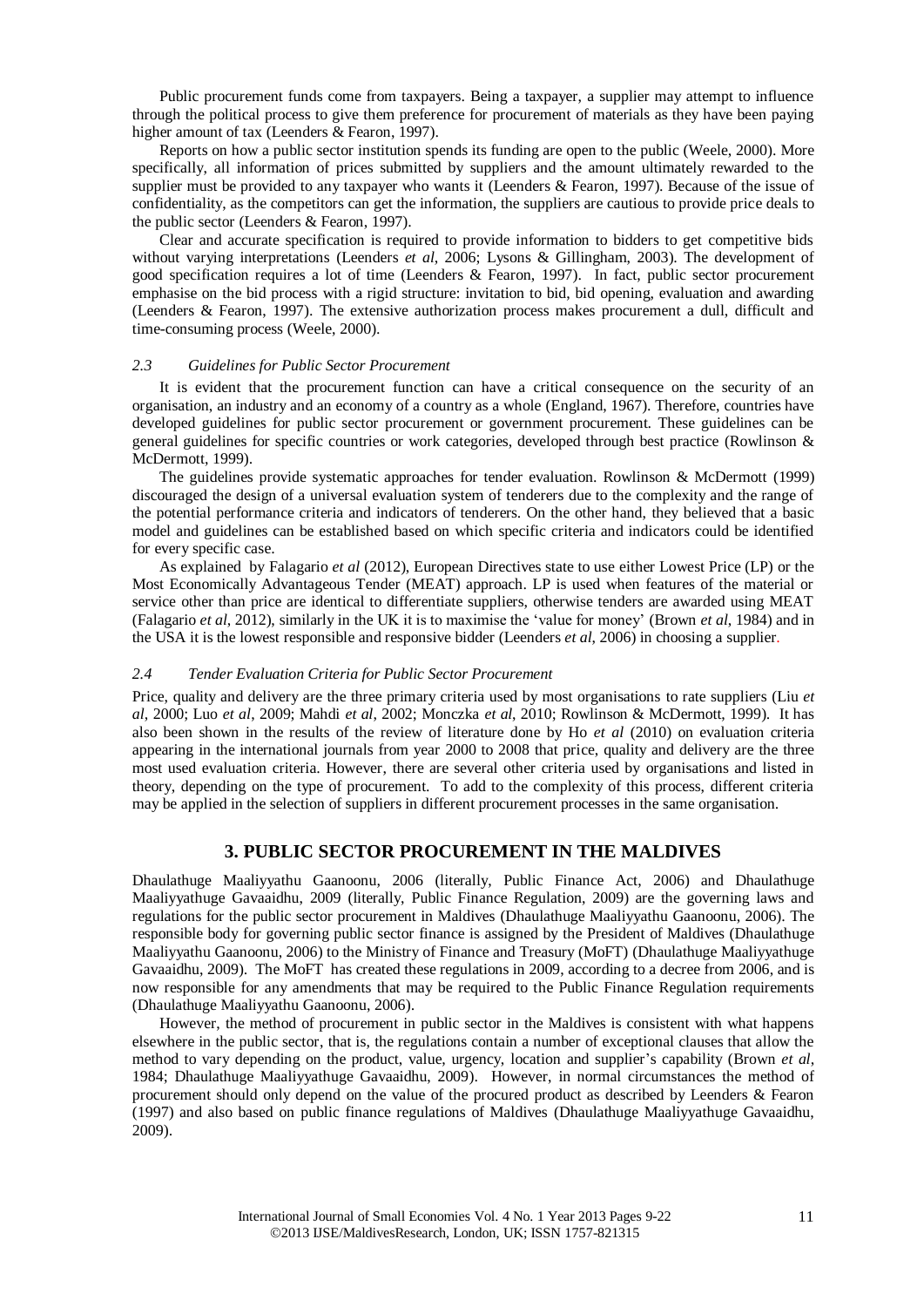# *3.1 Government Guidelines for Procurement*

Dhaulathuge Maaliyyathuge Gavaaidhu 2009 prescribes a standard guideline for public sector procurement. The main points in the guidelines provided by the public finance regulation in context of the research dictate that public procurement should:

- be a transparent process;
- be able to create competitive biddings in order to provide fair opportunities to all capable suppliers;
- done according to the National regulation and be the same for all bidders;
- be able to use modern technology to support the process;
- be led by a clearly identifiable and responsible person for the procurement;
- request that whenever imported products are to be purchased, the suppliers must have an import licence, be in continued business and conform with Maldivian regulations;
- requesting a formal disclosure document to be submitted with the bid indicating if a supplier has any family or business relationship with any senior official;
- request that in case of buying bulk of materials, a wholesale rate must be provided by the supplier, rather than the retail; and
- strictly follow the approved budget and any deviations can only be justified if it risks a person's life or if it stops any basic public service.

Moreover, every public department should submit their annual budget in advance for the next year and procurements should be listed and approved in this budget.

# *3.2 Public Tendering*

Dhaulathuge Maaliyyathuge Gavaaidhu, 2009 prescribes that any procurement of material or service which amounts more than MVR 25,000 should be announced for public tender. The procurement should be made based on the bids or tenders submitted (Dhaulathuge Maaliyyathuge Gavaaidhu, 2009). The research focuses on this higher band of procurement.

In this case, procurement specification should be publically and provided in writing to the potential bidders. This information should also provide information on selection guide by providing the evaluation criteria including weights and how points will be allocated (Dhaulathuge Maaliyyathuge Gavaaidhu, 2009).

There must be a Bid Evaluation Committee (BEC) in every public office that requires procurement. The names and job titles of the BEC members should be recorded in writing. Additionally, BEC members need to notify in writing and that notification needs also to be recorded. The minutes of the BEC meeting should be recorded in writing (Dhaulathuge Maaliyyathuge Gavaaidhu, 2009). If the procurement value is more than MVR1500,000, the tender must be evaluated by the National Tender Board (NTB) under MoFT, but the same procedure is applied.

Both BEC and NTB need to have a justified reason for choosing a particular supplier and it should be signed by an authorised person (Dhaulathuge Maaliyyathuge Gavaaidhu, 2009). The justification is the evaluated results of the tenders by the BEC or NTB. This is the main focus of this research, that is, to provide a good MCDA method that can guarantee a good basis for this justification.

## *3.3 Enforced Tender Evaluation Criteria*

Even though there are number of criteria used in public sector procurement, there are compulsory criteria that must be used in supplier selection in public sector in Maldives (Dhaulathuge Maaliyyathuge Gavaaidhu, 2009). Dhaulathuge Maaliyyathuge Gavaaidhu, 2009 assigns the responsibility to BEC or NTB to evaluate the bids or tenders based on price and duration. In addition, it prescribes to look for the following criteria:

- Financial capability of the supplier;
- Technical capability of the supplier:
- Justifiability of the prices submitted by suppliers compared to estimated price of the procurement material or service;
- Similar past experiences of the suppliers in terms of size and its execution;
- Any other important criteria perceived by the public sector department.

The bids or tenders should cover the above mentioned information requested by tender announcement through a bid or tender submission form. The bids or tenders also should cover a summary of the current work undertaken elsewhere by the supplier and its value (Dhaulathuge Maaliyyathuge Gavaaidhu, 2009).

There must be a minimum of three bids or tenders for any public procurement tendering for evaluation. If minimum three bids or tenders are not received, it should be re-announced for tendering. If the second attempt fails to receive three tenders, procurement should be negotiated with the existing bidders in order to reach an understanding on how to proceed (Dhaulathuge Maaliyyathuge Gavaaidhu, 2009).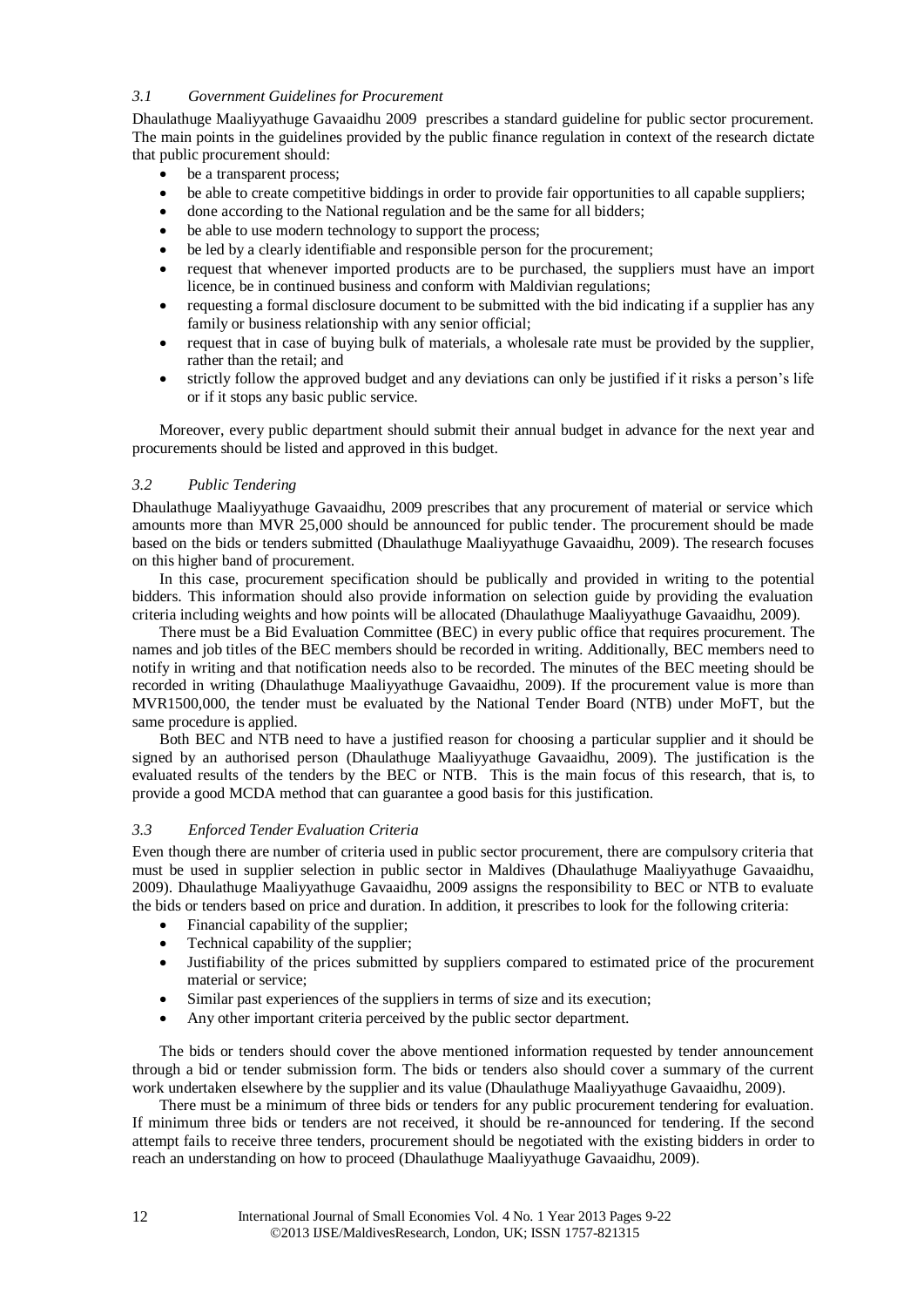Every public sector institution, BEC and NTB is bound to follow these criteria and guidelines for public sector procurement.

Since the public sector procurement requires more than one criterion to be considered in the evaluation of bids or tenders, an MCDA method needs to be used for evaluation.

# **4. EVALUATION METHODOLOGY**

In order to identify a suitable MCDA method that fits the Maldivian context as discussed above, the research design for this study involves an evaluation approach in three phases as shown in Figure 1. In the first phase of the evaluation, a critical literature review identified all of the most common MDCA methods used in procurement which were distilled into the 52 potential candidates out of more than 80 found, as presented in Appendix I. Secondly, a second literature review, that also included gray and legal literature, was then undertaken in order to identify the legislation, fiscal regulations and operational directives for procurement among the public sector in the Maldives. Finally, a third step involved a criteria based evaluation as defined by Chen *et al* (2012) as an "evaluation that is conducted according to predefined checklists, heuristics or principles". These same authors state that these criteria stem from "specific theories, as well as sets of guidelines, standards or even legal requirements". In the case of this research, the criteria based evaluation of the MCDA methods is performed against legal requirements of the Maldivian context described above. The aim of this evaluation analysis check which of the identified MCDA methods comply with public sector requirements and could become good candidates for the design and development of a new e-Procurement Decision Support System.

For the analysis, the MCDA methods were grouped into five categories as shown in Appendix I and as a result of propositions found in the literature (Figueira *et al*, 2005; Guitouni & Martel, 1998; Ho *et al*, 2010). The characteristics of the groups were then compared against operational and legal requirements established above. The individual methods of the groups which satisfy public sector requirements where then further compared with legal requirements to select suitable methods from the group. No individual method was further considered if its parent group does not meet public sector requirements.



**Figure** 1**:** Evaluation Model

The findings of the literature reviews of MCDA methods and public sector procurement requirements were presented above as part of the literature review for the paper. The remainder of the paper will discuss the evaluation analysis.

# **5. REVIEW OF MCDA METHODS**

The MCDA methods used in this research are categorized to five groups: linear weighting methods, single synthesising criterion or utility theory, outranking methods, fuzzy methods and mixed methods. This section will discuss each of these groups in relation to their potential application to the Maldivian tender evaluation context.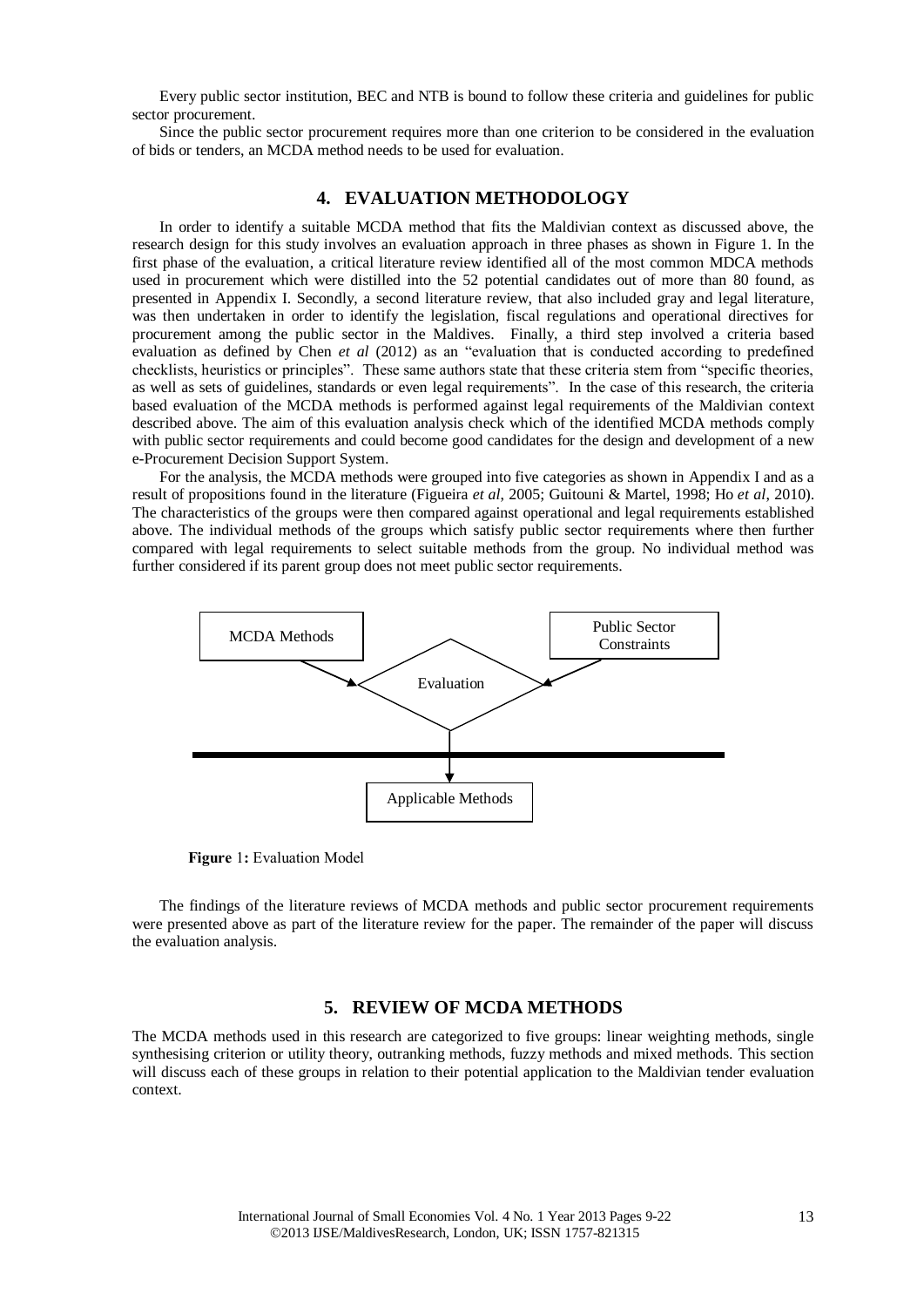# *5.1 Linear Weighting and Elementary Methods*

This group includes two major families of methods: elementary linear weighting. Elementary methods are more appropriate for single decision-maker problems with few alternatives and criteria (Linkov *et al*, 2004). List of methods under this category, identified as elementary methods are, lexicographic method, conjunctive method, disjunctive method and maximin method (Guitouni & Martel, 1998). These methods choose the alternatives based on the performance of prioritised or chosen criteria without the aggregation of performances of all the criteria. Ignoring some of the established criteria is contrary the regulations of major public sector, namely the principles of proportionality, equality and non-discrimination. Therefore, these methods should not be considered applicable for the research context.

Linear weighting, are generally elementary methods without a predefined level of achievement per criteria, that is the number and type of criteria, as well as the weight assigned to each of these is to be determined by the buyer according to perceived importance to the tender. For every supplier, the buyer assigns a score for each criterion which indicates supplier's performance in that aspect. The scores can be based on quantitative data or qualitative values also determined by the buyer (Monczka *et al*, 2010).

Weighted sum is likely to be the most common method for supplier evaluation (Mateus, Ferreira, & Carreira, 2010). It is a compensatory method (Guitouni & Martel, 1998). This method calculates the ratio for each attribute for every supplier by dividing the performance values of the attribute by the maximum value of the attribute, in case of input factors, subtracting these ratios from 1. Next, the allocated weight for each attribute is multiplied by the ratio calculated to get the weights for individual attributes. Finally, all the calculated weights for each individual attribute for every supplier is added to get the total figure for the supplier (Falagario *et al*, 2012). There are other alternative equations that can be used to calculate the weighted sum such as the equation by Mateus *et al* (2010), which ultimately do very similar calculations and give the same result.

Due to the rationale followed by the weighting, most people would, at first glance, accept that the procedure is logical and commonsensical. However, the use of this weighted sum procedure is in fact the most common mistake in public procurement procedures (Mateus *et al*, 2010). Mateus *et al* (2010) further explained with an example that the definition of weights is completely arbitrary and inconsistent with the real preferences of the procurement authority. With regard to compensation, these authors provide the following example:

In a case of only two criteria selected, if 75% weight for one criterion (A) is defined and 25% weight for another criterion (B) then losing 10 partial points on criterion A (75% x -10  $=$  -7.5 overall points) is equivalent to gaining 30 partial points on criterion B (25% x +30 = +7.5 overall points). Since the weights embody trade-offs, the assignment of weights will have to take into account the way those values were identified, that is, the performance levels set for each criterion (Mateus *et al*, 2010).

Keeney (2002) also identified the same issue and listed 12 common mistakes in making value trade-offs. Boer *et al* (2006) have also discussed five common mistakes using weighted sum in public sector procurement namely; (i) same weights, undesirable outcome; (ii) good procedure, wrong offer; (iii) the devil is in the detail; (iv) the runner up does not run up, and (v) with a little help from my friend. The examples shown by Boer *et al* (2006) showed undesirable outcomes in all the 5 cases.

Despite being one of the most commonly used methods in procurement; weighted sum does not seem to be ideal for public sector procurement in the Maldives due to all the criticisms described above. This is especially so due to the vulnerability of the method to manipulation by both suppliers and buyers, as well as the very high risk of the tendered products or services approved not meeting the public sector principles and standards behind regulations. Nonetheless, and for the sake of clarity in this discussion this is currently the method used in the Maldivian public sector. This represents, of course, a dissonant finding with reality of practice and it is expected that this study may contribute to a rectification discussion on current procurement practices.

# *5.2 Single Synthesizing Criterion or Utility Theory*

This is the most conventional approach (Roy, 2005). The assumption of these methods is that there exists a utility (or a value) function  $U$  to represent the decision-maker's (DM) preferences. Based on this assumption, such a function is assessed and therefore the ranking of the choices is straightforward. The assessment of this function can be achieved in an additive, multiplicative, distributional mode and many other methodologies were developed with the premise that there exists a partial utility functions  $u_i$  according to each attribute  $i$ (Guitouni & Martel, 1998). This is in general terms a much better approach that fits both the principles and regulations of the Maldivian public sector, taking into account the differences and utility of the different criteria, rather than just aggregating these around perception and often prejudice based assigned weights.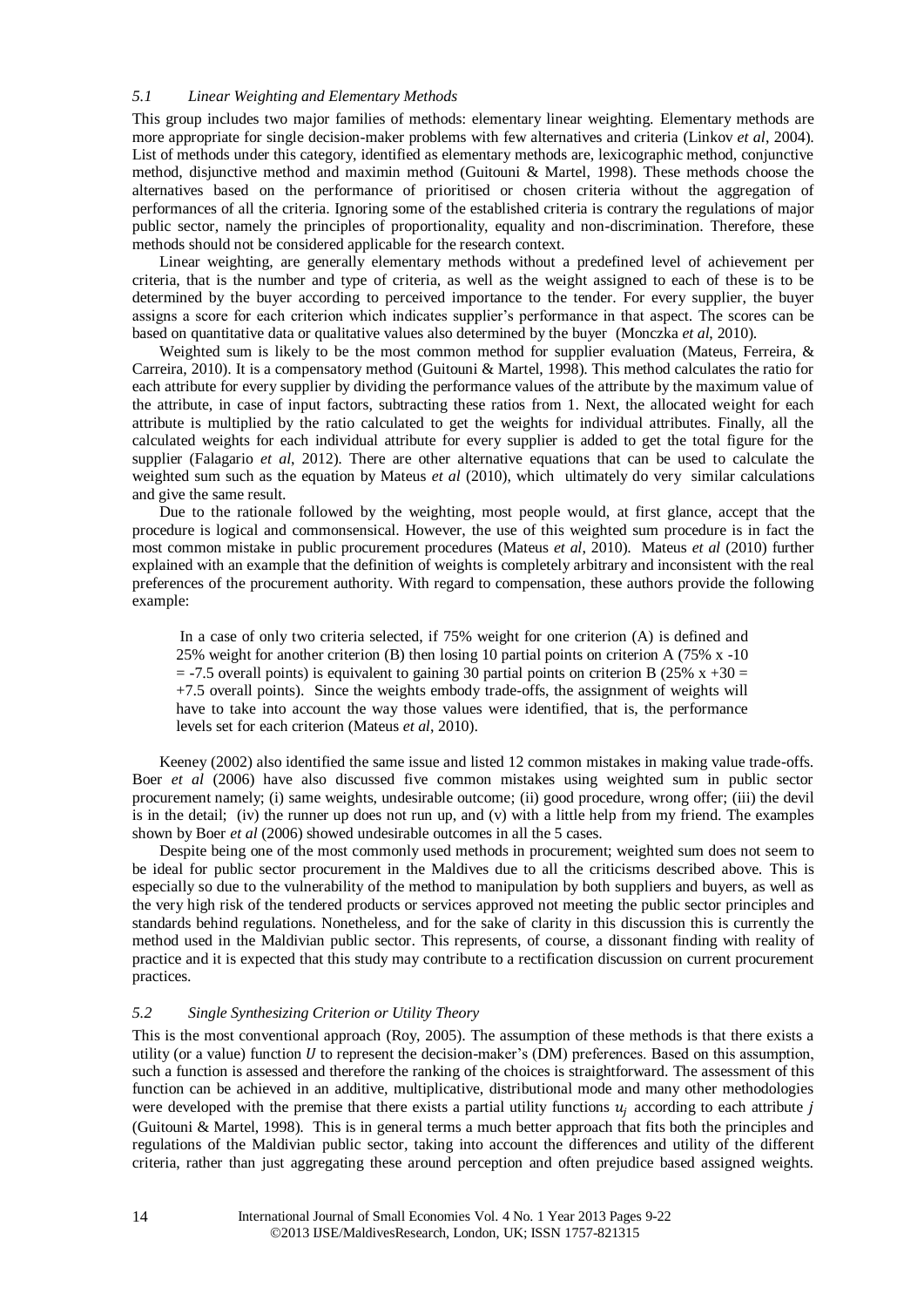However, there are a number of methods under this family and therefore a closer inspection of these is necessary in order to assess their applicability in this research context.

#### *5.2.1 TOPSIS*

TOPSIS (Technique for Order Preference by Similarity to an Ideal Solution) is an MCDA method to rank alternatives from a finite set of alternatives. The basic principle is to minimize the distance to the ideal solution while maximizing the distance to the negative-ideal solution for the chosen alternative (Jahanshahloo *et al*, 2009; Olson, 2004).

TOPSIS method is criticised due to the issue of the satisfactory level for both criteria of the shortest distance from the ideal solution and the farthest distance from the negative ideal solution, because TOPSIS does not consider the relative importance of those distances (Opricovic & Tzeng, 2004). In addition to this, with Euclidean distance as used in TOPSIS, the closest alternative to the positive ideal solution is not necessarily the farthest alternative from the negative ideal solution (Aghajani & Hadi-Vencheh, 2011; Chamodrakas *et al*, 2011).

Bottani & Rizzi (2006) state that the major weakness in TOPSIS could be the need for monotonic criteria. However, they believe that TOPSIS works well for a one tier decision tree. A further drawback stated by Tsaur (2011) is that a narrow gap between the performed measures is derived in the normalized scale for each criterion due to the operation of normalized decision matrix. Therefore, a narrow gap in the method cannot reflect the true dominance of the alternatives.

When drawbacks are compared to public sector procurement as discussed above, having monotonic criteria could be considered as public sector requires pre-announced criteria with its weights for each bid or tender which cannot be changed later in the procurement process. The next drawback of having a narrow gap between the performance measures after normalisation still provides relative comparative figures, even though small, which can still be used for calculation. Finally, even though the closest alternative to the positive ideal solution is not necessarily the farthest alternative from the negative ideal solution, public sector looks for the best alternative which is, in TOPSIS the closest to the ideal solution. Therefore, even if the alternative which is closest to ideal solution may not happen to be the farthest from negative ideal solution, public sector meets it requirement based on TOPSIS.

An analysis of these drawbacks shows that TOPSIS's known drawbacks would not apply to the public sector requirements. Moreover, the method provides a clear definition of the closest alternative to the ideal expected and therefore guarantees, by comparison with a weighted sum method, a lesser vulnerability to manipulation of the tendering process by boosting higher weighted criteria. Therefore, TOPSIS was selected as one of the applicable methods for the research context.

#### *5.2.2 MAVT*

MAVT (multi-attribute value theory) is firmly grounded in von Neumann and Morgenstern's utility theory and assumes an existence of a value function, based on utility maximisation (Ananda & Herath, 2003).

MAVT is built up of a few basic axioms and starts from the basis that all things are comparable. DM preferences are represented as a set of estimated scores for the performance of the alternatives on the measurement criteria. Weights must be created based on the relative importance of criteria. This approach fits well with scientific methods and it is a transparent technique (Simpson, 1996).

MAVT places all the potential alternatives onto the same scale making it possible to make comparisons globally. MAVT enforces comparability across criteria. MAVT has a strict mathematical basis, therefore the data input into the model must satisfy specific conditions, such as transitivity (Simpson, 1996). This issue of common scale of comparability in every criterion is not in line with public sector regulations as any procurement can have diverse criteria mentioned in 3.3. In fact, some criteria may not even be possible to represent in a scale, such as Boolean or nominal criteria. Therefore, MVAT was not applicable for public sector procurement for the research context.

# *5.2.3 UTA*

The UTA (UTilités Additives) method ranks alternatives and it is an ordinal regression method. The method aims to develop an additive utility function according to the decision maker's judgment strategy. The method requires a set of reference alternatives *A'*. The decision maker has to provide global evaluation for each reference alternative to form a total pre-order of the alternatives in  $A' : a_1 > a_2 > \cdots > a_m$ . If the developed utility model reproduces the given pre-order of the reference alternatives as consistently as possible, then the utility model is believed to be consistent. As such, the utility model should be developed so that:  $U(a_1)$  $U(a_2) > \cdots > U(a_m)$  (Spronk *et al.* 2005).

Spronk *et al* (2005) highlighted that there are two possible types of errors which may occur. The first error is under-estimation, which occurs when the developed model assigns a reference alternative to a lower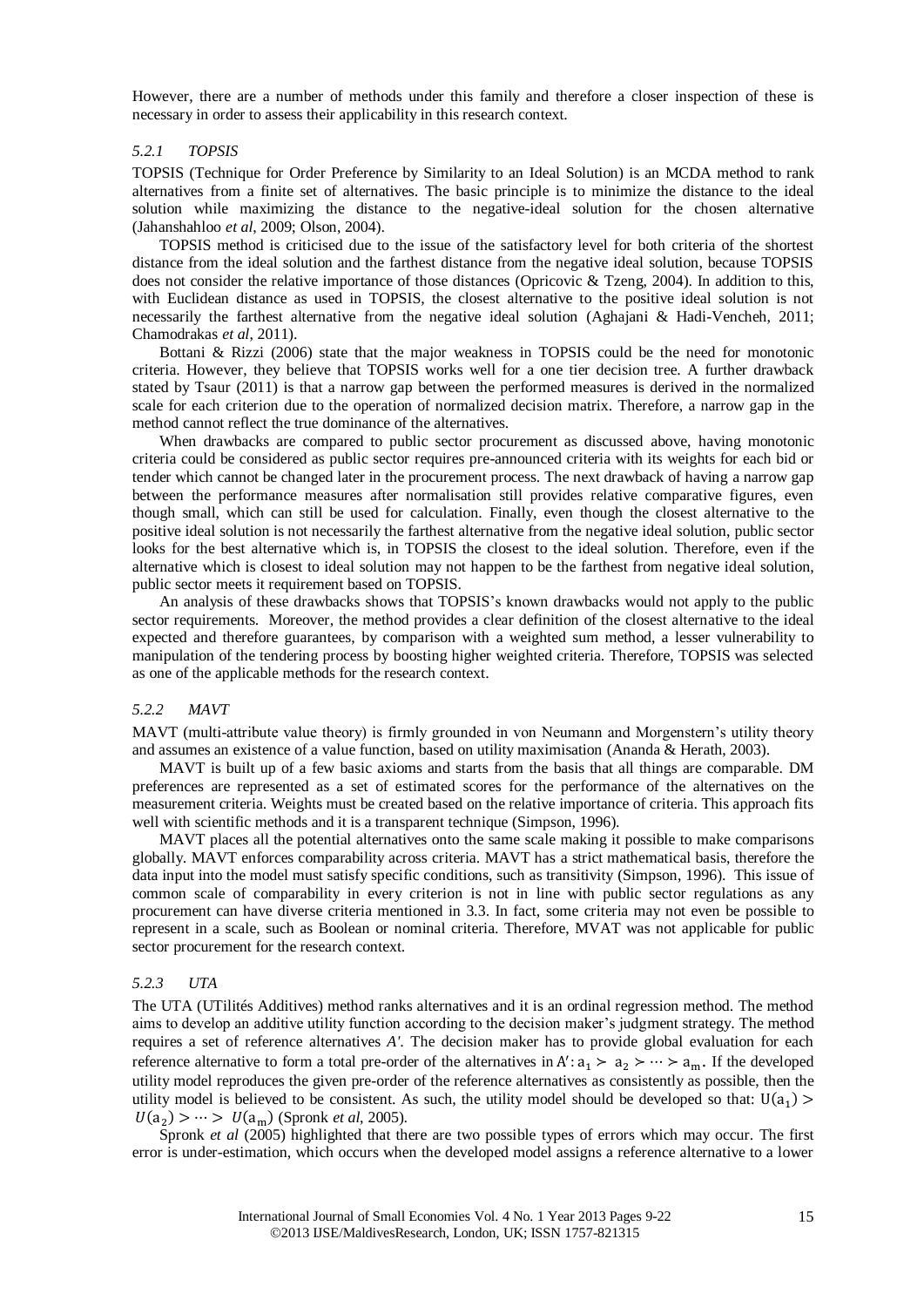(better) rank than the one specified in the given pre-order (the alternative is under-estimated by the decision maker). The second error is the over-estimation error when the developed model assigns a reference alternative to a higher (worse) rank than the one specified in the given pre-order (the alternative is overestimated by the decision maker). Beuthe & Scannella (2001) also stated that if estimation errors exist or if the utility function is applied to a different set of projects it will lead to different rankings.

There is no guarantee in UTA method to provide a utility function which is consistent with the available information. This shortcoming is due to the inherent utility model of UTA (Angilella *et al*, 2004).

Based on the public sector procurement principles and requirements as discussed in 2, it is not advisable to use a method with known chance of errors in estimation and also without any guarantee to find a utility function coherent with available information. Therefore, UTA is considered not applicable for the research context.

#### *5.2.4 SMART*

This type of method evolved from a first proposition by Edwards (1977) entitled SMART (Simple Multi-Attribute Rating Technique). However, and from very early on it was recognised that there was a logical error in SMART (Jeffreys, 2004). This led Edwards to *officially declare SMART as dead* and propose a revised version (Edwards & Barron, (1994) - SMARTS (Simple Multi-Attribute Rating Technique with Swings). SMARTS uses swing weighting which is done in two steps. First step gives the rank order of the weights and the second step gives the weights themselves (Edwards & Barron, 1994). This in turn was heavily criticised due to the monolithic equidistance of the swing weight assignment. This resulted in the same authors revising their proposition and developing SMARTER (Simple Multi-Attribute Rating Technique Exploring Ranks). SMARTER uses rank weights which are calculated using the ranking of attributes and the equations for the weights have a convenient computational form (Edwards & Barron, 1994). However, there are still weaknesses in this SMARTER method.

The discussion on SMART methods has been long and controversial. Hutchinson & Kotonya (2006) stated that SMART have a further limitation in the way the technique have been applied. SMART explicitly consist of steps for sensitivity analysis, in which a provisional decision is examined to determine its strength to changes in the measures (and weights) assigned during the decision making process. However in public sector procurement as mentioned in 3, the weights are announced and made public in advance and, even if the initial decision was not deemed to be favourable based on sensitivity analysis during evaluation, it would not be possible to make changes to publically announced weights. Therefore, SMART methods are considered not applicable for the research context.

#### *5.2.5 MAUT*

MAUT (Multi-Attribute Utility Theory) proposed by Keeney and Raiffa in 1976, centred around the utility concept in order to systematically analyse the complex decision making problems associated with multiple attributes and multiple conflicting goals. Huang (2011) explains the MAUT as a quantitative method which has an orderly process to identify and analyse multiple variables in order to find an optimal solution. By applying the developed MAU (multi-attribute utility) function, a decision maker can find the utility of every alternative, to identify and select the alternative with the highest utility. Thus, the method aims to obtain the maximum overall utility considering trade-offs between the attainments of some objectives against each other. The method develops a utility function based on decision maker's preference structure and the utility function is used to find the optimal solution (Sanayei *et al*, 2008).

Sensitivity analysis is a part of MAUT procedure (Min, 1994) similarly to SMART. If inconsistency is found in MAUT, the preference information of the decision maker has to be changed. (Moshkovich, Mechitov, & Olson, 2005). Therefore, the similar weakness and contradiction to public sector procurement mentioned with SMART exists in MAUT with sensitivity analysis.

#### *4.2.6 AHP and ANP*

AHP (Analytic Hierarchy Process) and its new extension, the ANP (Analytic Network Process) are well known methodologies to build utility functions, presented by Thomas Saaty in the 1970s (Figueira *et al*, 2005). In essence, AHP procedure trims down complex multi-criteria decisions to a sequence of one-on-one comparisons, and then synthesizing is done (Chatterjee *et al*, 2011).

AHP uses pairwise comparisons together with expert judgment to assign values to qualitative criteria. The ANP is used to derive composite priority ratio scales from individual ratio scales that represent relative measurements of the influence of elements that interact with respect to control criteria. The ANP considers the outcome of dependence and feedback within and between clusters of elements. AHP with its dependence assumptions on clusters and elements is a special case of the ANP. (Figueira *et al*, 2005)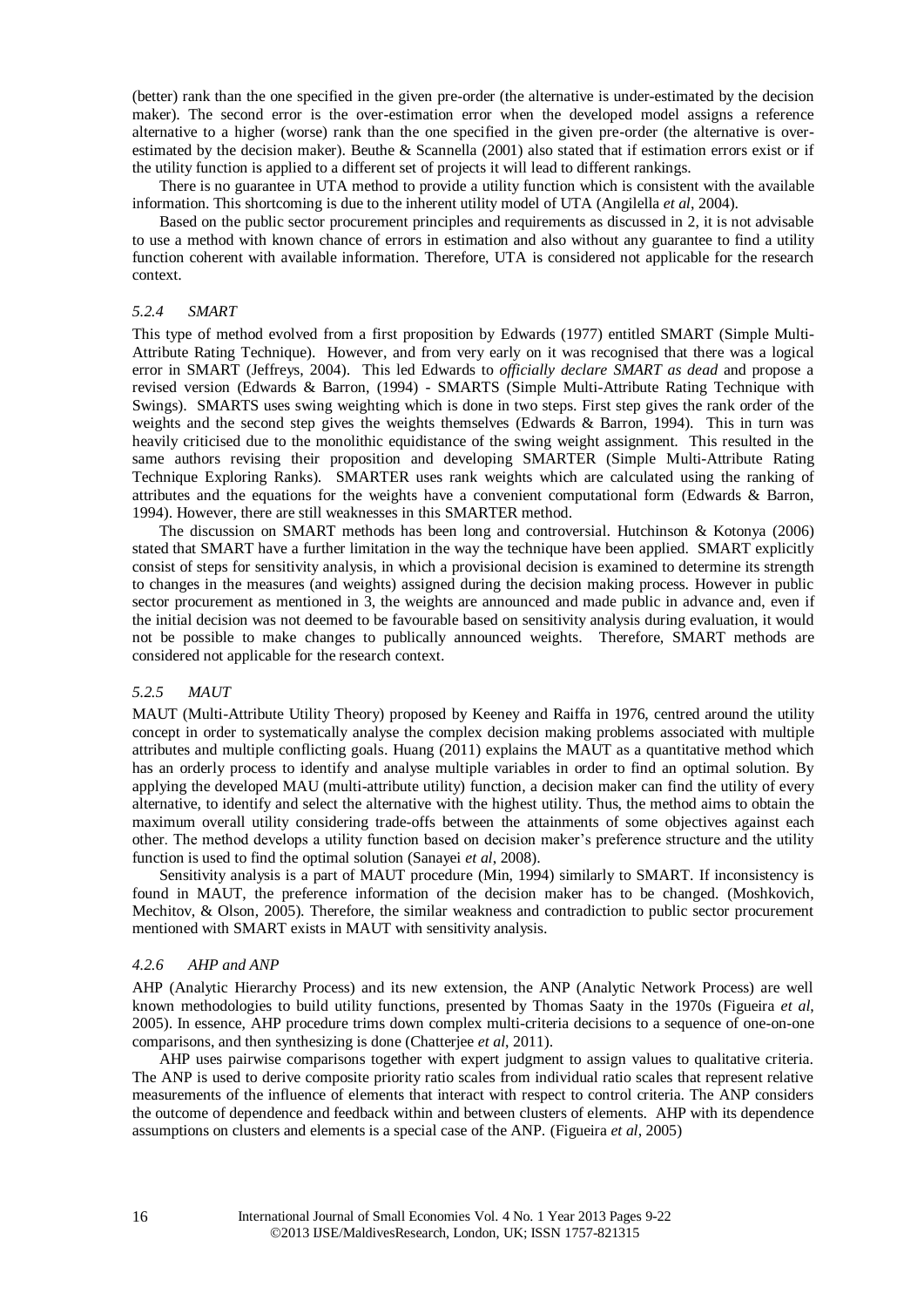AHP also provides a methodology to standardize the numeric scale for the measurement of quantitative as well as qualitative performances. The least value for the scale is 1/9 and the highest value is 9 to compare alternatives and value 1 is used when alternatives are equal (Vaidya & Kumar, 2006).

Chatterjee *et al* (2011) believe that the major weaknesses in AHP are the use of the 9-point scale giving a scale limitation and "phenomenon of rank reversal which occurs when indifferent criteria (for which all the alternatives perform in an equal manner) is added to the decision matrix causing a significant alteration of the aggregate priorities of the alternatives, with important undesirable consequence". The weakness of addition of indifferent criteria causing alteration of the aggregate priorities are also discussed (Pérez *et al*, 2006).

AHP approach accommodates  $7\pm 2$  attributes and additionally through hierarchical decomposition it is possible to accommodate a number of alternatives also limited to  $7\pm2$  (Shih *et al.* 2007).

The major concerns in AHP approach with regard to public sector procurement are the possibility of lack of transparency, complexity of its calculation (Chatterjee *et al*, 2011) and time consuming (Chatterjee *et al*, 2011; Forman, 1993). One of the core principles of public sector procurement is transparency as described above and likely obstacles to this principle through the decision analysis approach should be avoided. Another concern in public sector procurement with AHP is the limitation of the number of criteria and the number of alternatives (Shih *et al*, 2007) because public sector procurement cannot be limited by law to neither maximum number of suppliers nor a maximum number of criteria, as described in 3.3. Therefore, AHP and ANP are considered not applicable to the research context.

#### *5.2.7 DEA*

Charnes *et al* (1978) introduced the DEA (Data Envelopment Analysis) concept (Falagario *et al*, 2012; Li & Reeves, 1999; San Cristóbal, 2011) as a linear programming based technique to evaluate the efficiency of a group of decision making units (DMUs) that use multiple inputs (costs to the organisation) to produce multiple outputs (benefits to the organisation) (Falagario *et al*, 2012; Wang *et al*, 2011). Performances of the DMUs are calculated by maximising the efficiency of every DMUs having the constraint that no efficiencies of the DMU can be greater than one (Wang *et al*, 2011). In supplier selection, suppliers are evaluated on the performance of benefit criteria (outputs) and performance of cost criteria (inputs) (Wu, 2009).

Weights are not pre-defined in DEA method by DM (Falagario *et al*, 2012). DEA model internally derives weights when applied. Optimal weights for the criteria are automatically calculated based on performance scores of the supplier. There is no control or involvement of decision makers in the importance of the criteria in DEA approaches (Ng, 2008).

The DEA approach does not meet the requirements of the Maldivian regulations as weights or priority ranking are not predefined, but allocated internally. Therefore, DAE is not considered applicable for the research context.

#### *5.2.8 COPRAS*

COPRAS (COmplex PRoportional ASsessment) was developed by Zavadskas and Kaklauskas in 1996 for determining the priority and the utility degree of alternatives (Chatterjee *et al*, 2011; Zavadskas & Antucheviciene, 2007).

COPRAS method is a structured approach for MCDA which evaluates the alternatives in terms of significance and degree of utility (Zavadskas *et al*, 2008). COPRAS has since then been applied to solve various tendering problems as well as construction and engineering multi-objective and multi-attribute problems (Zavadskas & Antucheviciene, 2007).

The method assumes "direct and proportional dependence of the significance and utility degree of the investigated versions in a system of criteria adequately describing the alternatives and of values and weights of the criteria" (Kaklauskas *et al*, (2007).

Since COPRAS evaluates the alternatives based on its significance and utility degree, and the method is applied in various MCDA problems (Zavadskas & Antucheviciene, 2007), it is very appealing to apply in public sector procurement.

However, there are some critics of the method. Podvezko (2011) stated that stability of COPRAS is also less compared to other methods when data variation is considered as it may have a huge degree of change in ranks of the alternatives due to changes in data unlike other methods (Podvezko, 2011).

However, public sector requires considering any difference in data results in a relevant difference in output, in order to respect the principles of proportionality and non-discrimination. This makes COPRAS extremely attractive for public sector procurement.

#### *5.3 Outranking Methods*

Outranking methods are originally developed to solve real-world problem regarding decisions dealing with the development of new activities in firms (Figueira *et al*, 2005).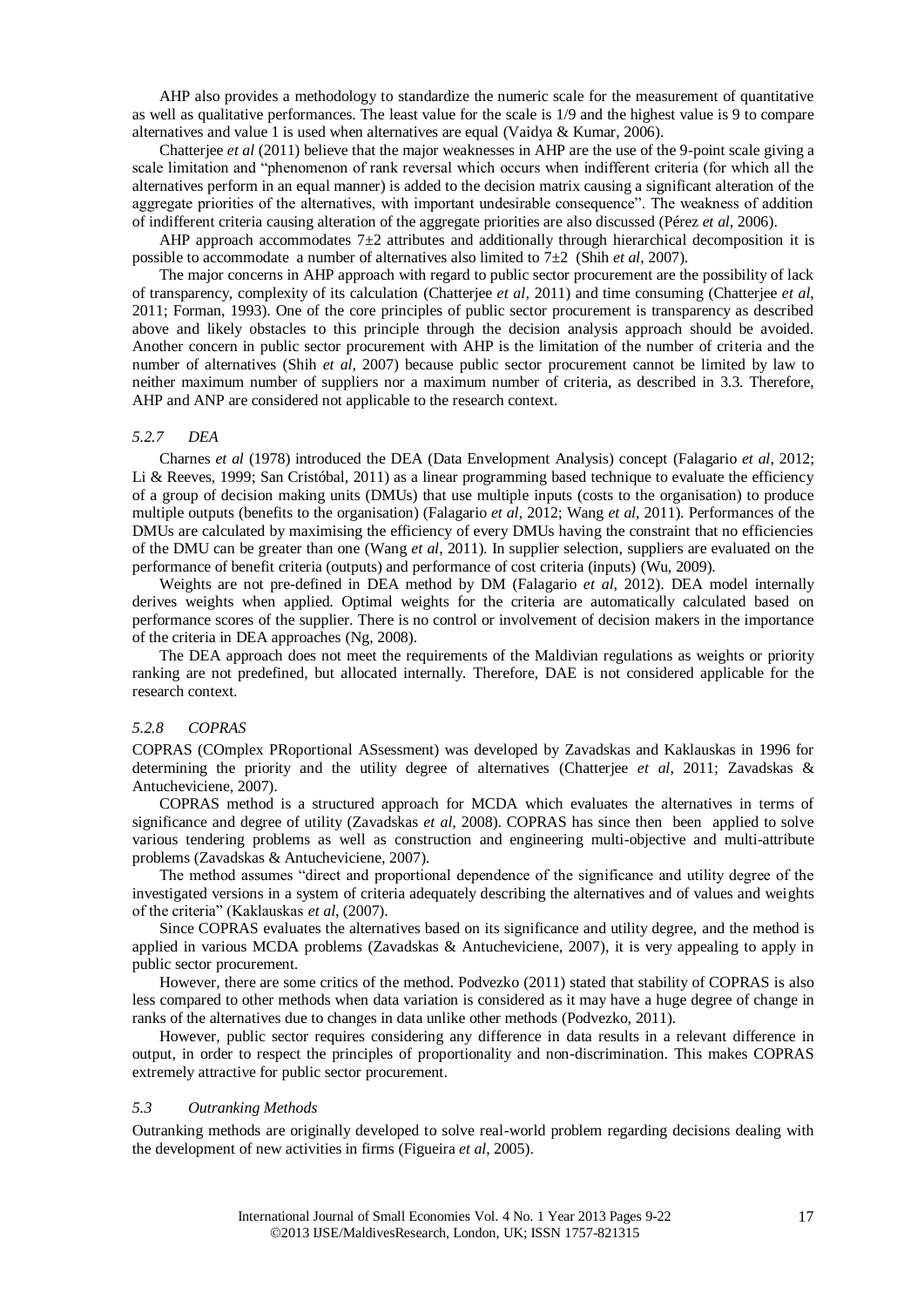Outranking methods compare each criterion of two or more alternatives at a time to identify the degree of preference over the other. Based on the collected preference information for all relevant criteria of all the alternatives, the outranking method tries to show the substantiation of choice of one alternative over the other. For example, by choosing the alternative that has more number of criteria with a greater degree of preference compared to other alternatives (Linkov *et al*, 2004).

Outranking methods are regarded as partially compensatory methods which also has capability of dealing with situations in which imprecision is present (Boer *et al*, 1998). Outranking models are suitable when criteria metrics are difficult to combine, variety of measurement scales are used, and units are unequal (Linkov *et al*, 2004).

Figueira *et al* (2005) provided the contexts where the basic outranking methods are applicable. Figueira *et al* (2005) state that basic outranking methods are applicable when the decision-maker (DM) wants to include in the model at least three criteria. However, aggregation procedures are more adapted in situations when decision models include more than five criteria (up to twelve or thirteen). This compulsory condition provided above by Figueira *et al* (2005) limits the number of criteria to be used in the outranking methods. However, based on enforced procurement criteria in public sector procurement discussed in 3.3, we cannot have a definite number of criteria in public sector procurement. The number of criteria may vary based on the material or service under procurement consideration.

Therefore, outranking should not be considered in public sector procurement in the context of this research. This is recognised by authors such as Boer *et al* (1998) who state that the use of outranking methods in procurement decision is not recommended in purchasing or operations research literature. These authors defend that outranking models should not be considered as a substitute of existing supplier selection methods, but could however be used as a supplemental method.

#### *5.4 Fuzzy Methods*

Fuzzy logic came to existence from the concept of a fuzzy set. A fuzzy set has no crisp, clear defined boundary (Parthiban, Dominic, & Dhanalakshmi, 2010). Kahraman *et al* (2003) defined fuzzy set as "a class of objects with a continuum of grades of membership. Such a set is characterized by a membership (characteristic) function, which assigns to each object a grade of membership ranging between zero and one." Elements in a fuzzy set have only a partial membership. An element with a value of zero is not counted to be a member of the fuzzy set and an element with a value of one is a full member. Fuzzy members hold values between 0 and 1(Parthiban *et al*, 2010).

Fuzzy set theory was introduced by (Zadeh, 1965), to deal with vague parameters (Kahraman *et al*, 2003; Kumar *et al*, 2006). The theory of fuzzy set is one of the best tools in decision making when a high degree of uncertainties are involved, due to imperfections and complications of the information process (Amid *et al*, 2006; Kumar *et al*, 2006; Parthiban *et al*, 2010).

Some authors such as Kumar *et al* (2006) and Kahraman *et al* (2003) suggested supplier selection models using fuzzy theories combined with other models. The fuzzy theories were employed due to the presence of vagueness and imprecision of information in the supplier selection problem which was intended for the private sector.

Based on the results of the review of literature done by Ho *et al* (2010) on MCDA approaches for supplier selection appearing in the international journals from year 2000 to 2008, fuzzy theories were used mainly in hypothetical cases and only one suggestion for application in high-technology manufacturing exists. There was no evidence found in the literature of cases of application of fuzzy theories in the public sector (Ho *et al*, 2010).

Moreover, public sector procurement decisions are to be done based on prescribed information provided by the suppliers in response to precise and unambiguous tendering calls. Therefore, public procurement operates on crisp data and fuzzy methods are not best applicable in public sector. Since fuzzy methods are not the best applicable methods and are not been suggested by literature (Ho *et al*, 2010), fuzzy models in supplier selection in public sector are not considered.

# *5.5 Mixed Methods*

Mixed methods use a combination of more than one approach for MCDA. Based on the review of literature done by Ho *et al* (2010) on MCDA approaches for supplier selection appearing in the international journals from year 2000 to 2008, there are 20 mixed methods listed in literature in 32 publications. 15 methods out of the 20 methods are intended for manufacturing firms, whilst one was also suggested for pharmaceutical industry and the rest are hypothetical cases. None of these methods are suggested for public sector procurement (Ho *et al*, 2010).

Most of the mixed methods are context specific and no literature suggested applying mixed methods in the public sector (Ho *et al*, 2010). Mixed methods are also more complex than other single methods and the complexity may cause difficulty for public sector suppliers to understand and submit best offers. Therefore,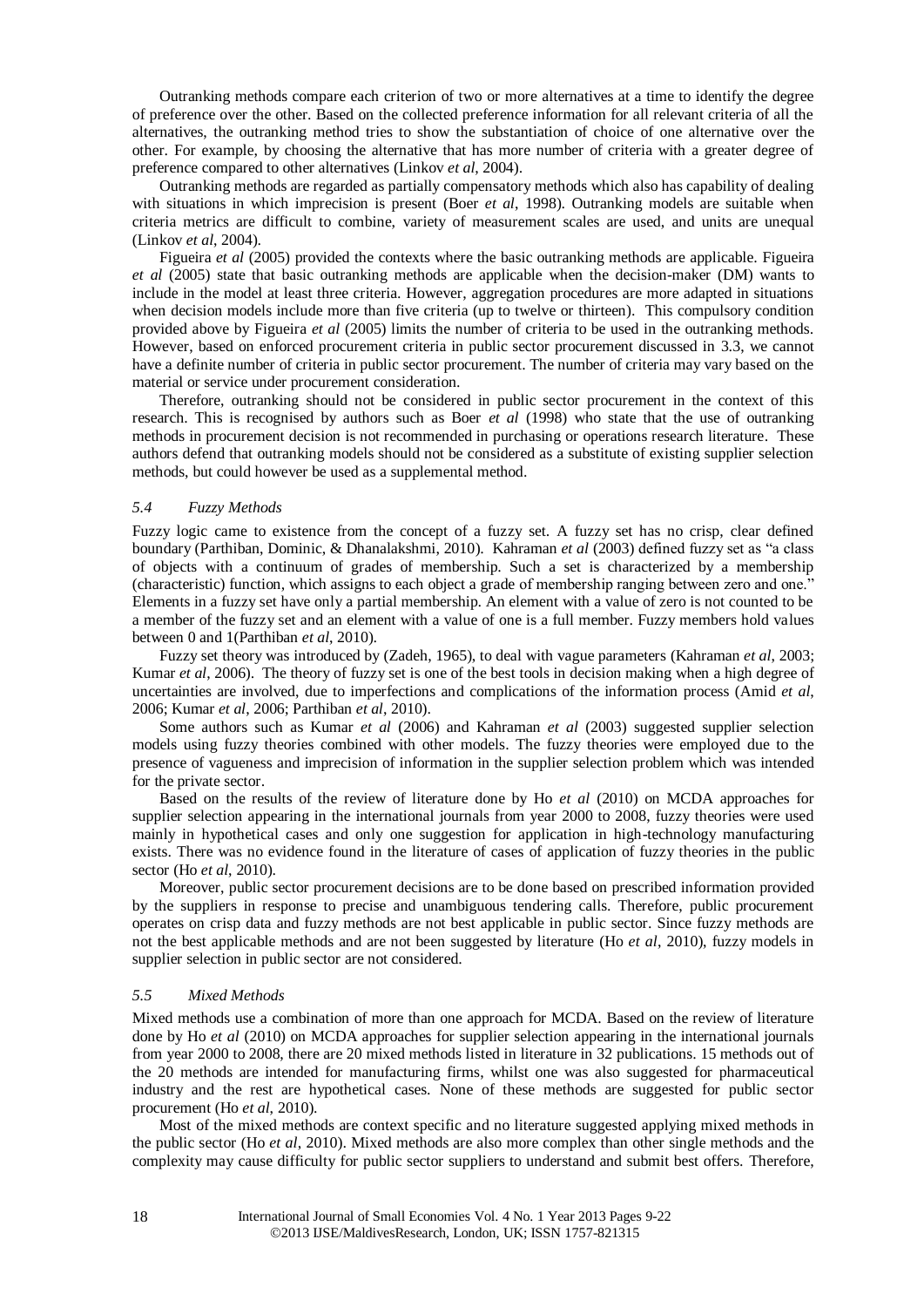due to this complexity and a lack of evidence of applicability in the public sector, mixed methods are not considered for the research context.

# **6. CONCLUSION**

This paper has discussed major MCDA methods and its characteristics against public sector procurement requirements and legal constraints. The specific context of the discussion was the Maldivian public procurement process and associated legislation and regulations. The aim was to identify methods that could meet the regulations and were applicable to the Maldivian context. The resulting evaluation research process resulted in the identification of only 2 out of more than 80 methods that could meet the rigid procedures, regulations and expected outcomes of the decision making for the Maldivian public procurement, namely: TOPSIS and COPRAS. The results of this research are applicable to procurement in general and eprocurement in particular.

TOPSIS provides the best alterative in terms of the closest distance from the ideal solution and making it possibly the farthest from the negative ideal solution. This approach helps public sector to find the best possible solution from the available alternatives.

COPRAS provides alternatives based on the priority and the utility degree of alternatives. The priorities are set by public sector, on which the method provides alternatives with different utility degree in proportion to the other alternatives. This approach helps the public sector to select the best alternative base on the utility of the alternative.

These findings are significant as they are in conflict with the current reality of practice in that country where weighted sum is used. In fact, and despite being one of the most commonly used methods in procurement; weighted sum, as discussed above, does not seem to be ideal for public sector procurement in the Maldives due to the vulnerability of the method to manipulation by both suppliers and buyers, as well as the very high risk of the tendered products or services approved not meeting the public sector principles and the standards behind the regulations. This dissonance between these research finding and the reality of practice are expected to contribute to a discussion that may lead to the rectification of current procurement practices at National level.

# **7. REFERENCES**

- Aghajani, M., & Hadi-Vencheh, A. (2011). *A multiple attribute decision making model in the presence of grey numbers*. Paper presented at the 3rd International Conference on Advanced Management Science, Singapore.
- Amid, A., Ghodsypour, S. H., & O'Brien, C. (2006). Fuzzy multiobjective linear model for supplier selection in a supply chain. *International Journal of Production Economics, 104*(2), 394-407.
- Amponsah, C. T. (2011). Application of multi-criteria decision making process to determine critical success factors for procurement of capital projects under public-private partnerships. *International Journal of the Analytic Hierarchy Process, 3*(2), 107-129.
- Ananda, J., & Herath, G. (2003). Incorporating stakeholder values into regional forest planning: a value function approach. *Ecological Economics, 45*(1), 75-90.

Angilella, S., Greco, S., Lamantia, F., & Matarazzo, B. (2004). Assessing non-additive utility for multicriteria decision aid. *European Journal of Operational Research, 158*(3), 734–744.

Arrowsmith, S., & Anderson, R. D. (Eds.). (2011). *The WTO regime on government procurement: challenge and reform*. Cambridge: Cambridge University Press.

- Baily, P., Farmer, D., Jessop, D., & Jones, D. (1994). *Purchasing Principles and Management* (7th ed.). London: Pitman Publishing.
- Beuthe, M., & Scannella, G. (2001). Comparative analysis of UTA multicriteria methods. *European Journal of Operational Research, 130*(2), 246-262.
- Boer, L. d., Linthorst, M. M., Schotanus, F., & Telgen, J. (2006). *An analysis of some mistakes, miracles and myths in supplier selection.* Paper presented at the 15th IPSERA Conference, SanDiego.
- Boer, L. d., Wegen, L. v. d., & Telgen, J. (1998). Outranking methods in support of supplier selection. *European Journal of Purchasing & Supply Management, 4*, 109-118.
- Bottani, E., & Rizzi, A. (2006). A fuzzy TOPSIS methodology to support outsourcing of logistics services. *Supply Chain Management: An International Journal, 11*(4), 294-308.
- Brown, R. B., Wright, R. D. J., Cloke, C. G., Morris, T. B., & Trumper, I. F. S. (1984). *Government purchasing : a multi-department review of government contract and procurement procedures*. Londong: HMSO.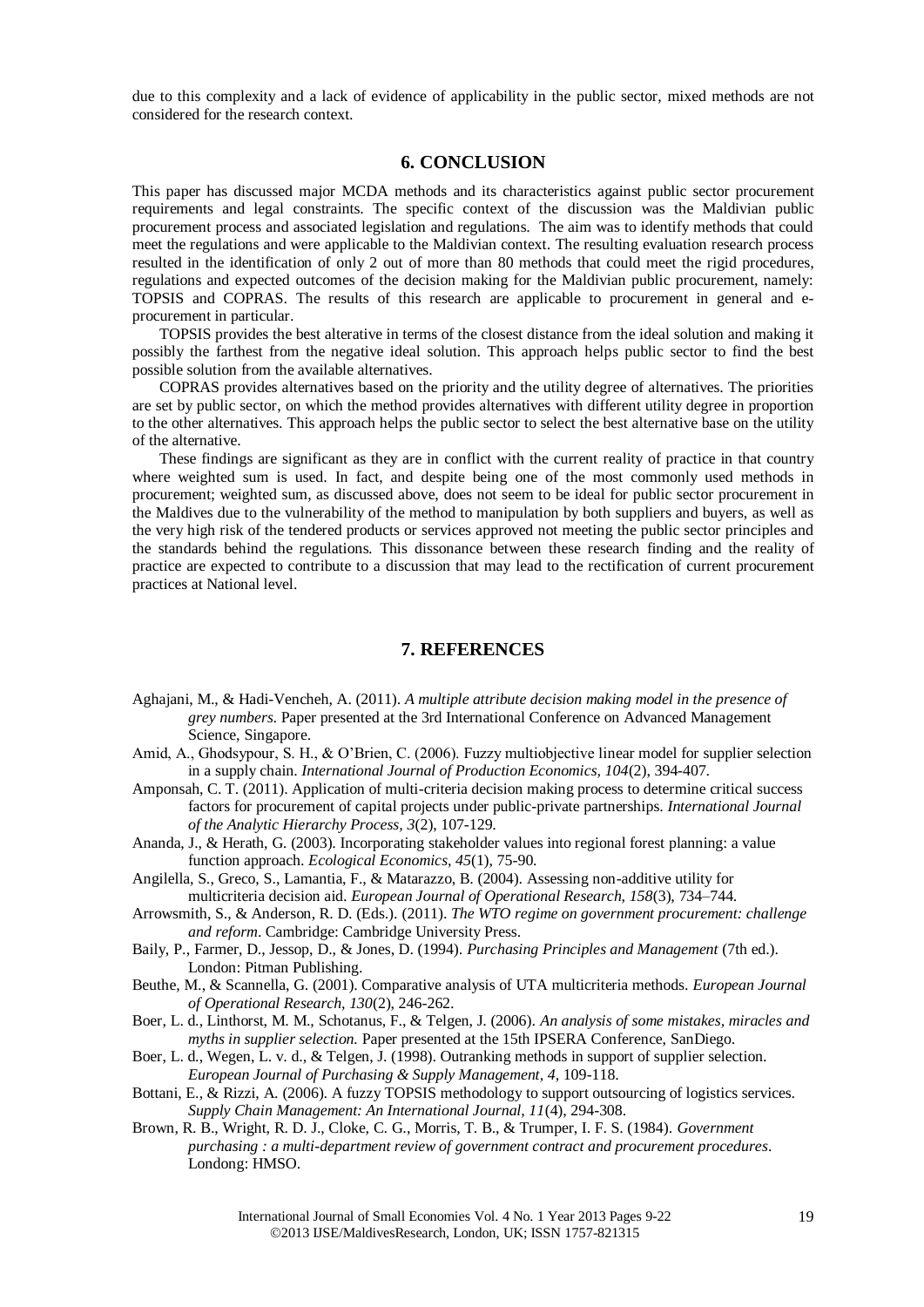Chamodrakas, I., Leftheriotis, I., & Martakos, D. (2011). In-depth analysis and simulation study of an innovative fuzzy approach for ranking alternatives in multiple attribute decision making problems based on TOPSIS. *Applied Soft Computing, 11*(1), 900-907.

Charnes, A., Cooper, W. W.,  $\&$  Rhodes, E. (1978). Measuring the efficiency of decision making units. *European Journal of Operational Research, 2*(6), 429–444.

Chatterjee, P., Athawale, V. M., & Shankar, C. (2011). Materials selection using complex proportional assessment and evaluation of mixed data methods. *Materials and Design, 32*(2), 851–860.

Chen, S., Osman, M., & Peng, G. C. (2012). Information systems evaluation: methodologies and practical case studies. In P. Isaias & J. M. B. Nunes (Eds.), *Information systems research and exploring social artifacts: Approaches and methodologies*. Hershey, USA: IGI Global.

Dhaulathuge Maaliyyathu Gaanoonu, 03/2006 Stat. (2006).

Edwards, W. (1977). How to use multiattribute utility measurement for social decision making. *IEEE Transactions on Systems Man and Cybernetics, SMC-7*(5), 326–340.

Edwards, W., & Barron, F. H. (1994). SMARTS and SMARTER: Improved simple methods for multiattribute utility measurement. *Organizational Behavior and Human Decision Processes, 60*(3), 306–325.

England, W. B. (1967). *The purchasing system*. Homewood, Illinois.: Irwin.

Falagario, M., Sciancalepore, F., Costantino, N., & Pietroforte, R. (2012). Using a DEA-cross efficiency approach in public procurement tenders. *European Journal of Operational Research, 218*(2), 523- 529.

Figueira, J., Greco, S., & Ehrgott, M. (Eds.). (2005). *Multiple criteria decision analysis : state of the art surveys*. Boston: Springer.

Figueira, J., Mousseau, V., & Roy, B. (2005). ELECTRE methods. In J. Figueira, S. Greco & M. Ehrgott (Eds.), *Multiple criteria decision analysis : state of the art surveys* (pp. 133-162). Boston: Springer.

Forman, E. H. (1993). Facts and fictions about the analytic hierarchy process. *Mathematical and Computer Modelling, 17*(4/5), 19-26.

Guitouni, A., & Martel, J.-M. (1998). Tentative guidelines to help choosing an appropriate MCDA method. *European Journal of Operational Research, 109*(2), 501-521.

Ho, W., Xu, X., & Dey, P. K. (2010). Multi-criteria decision making approaches for supplier evaluation and selection : A literature review. *European Journal of Operational Research, 202*(1), 16–24.

Huang, S.-l. (2011). Designing utility-based recommender systems for e-commerce: Evaluation of preference-elicitation methods. *Electronic Commerce Research and Applications, 10*(4), 398–407.

Hutchinson, J., & Kotonya, G. (2006). *A review of negotiation techniques in component based software engineering.* Paper presented at the 32nd EUROMICRO Conference on Software Engineering and Advanced Applications Cavtat, Croatia.

Jahanshahloo, G. R., Lotfi, F. H., & Davoodi, A. R. (2009). Extension of TOPSIS for decision-making problems with interval data: Interval efficiency. *Mathematical and Computer Modelling, 49*(5-6), 1137-1142.

Jeffreys, I. (2004). The use of compensatory and non-compensatory multi-criteria analysis for small-scale forestry. *Small-scale Forest Economics, Management and Policy, 3*(1), 99-117.

Kahraman, C., Cebeci, U., & Ulukan, Z. (2003). Multi-criteria supplier selection using fuzzy AHP. *Logistics Information Management, 16*(6), 382-394.

Kaklauskas, A., Zavadskas, E. K., & Trinkunas, V. (2007). A multiple criteria decision support on-line system for construction. *Engineering Applications of Artificial Intelligence, 20*(2), 163–175.

Keeney, R. L. (2002). Common mistakes in making value trade-offs. *Operations research, 50*(6), 935-945.

Kumar, M., Vrat, P., & Shankar, R. (2006). A fuzzy programming approach for vendor selection problem in a supply chain. *International Journal of Production Economics, 101*(2), 273-285.

Leenders, M. R., & Fearon, H. E. (1997). *Purchasing and supply management* (7th ed.). Chicago: Irwin.

Leenders, M. R., Johnson, P. F., Flynn, A. E., & Fearon, H. E. (2006). *Purchasing and supply management : with 50 supply chain cases* (13th ed.). New York: McGraw-Hill.

Li, X.-B., & Reeves, G. R. (1999). A multiple criteria approach to data envelopment analysis. *European Journal of Operational Research, 115*(3), 507-517

Linkov, I., Varghese, A., Jamil, S., Seager, T. P., Kiker, G., & Bridges, T. (2004). Multi-criteria decision analysis: A framework for structuring remedial decisions at contaminated sites. In I. Linkov & A. B. Ramadan (Eds.), *Comparative Risk Assessment and Environmental Decision Making* (pp. 15-54). Netherlands: Kluwer Academic Publishers.

Liu, J., Ding, F. Y., & Lall, V. (2000). Using data envelopment analysis to compare suppliers for supplier selection and performance improvement. *Supply Chain Management: An International Journal, 5*(3), 143-150.

Dhaulathuge Maaliyyathuge Gavaaidhu (2009).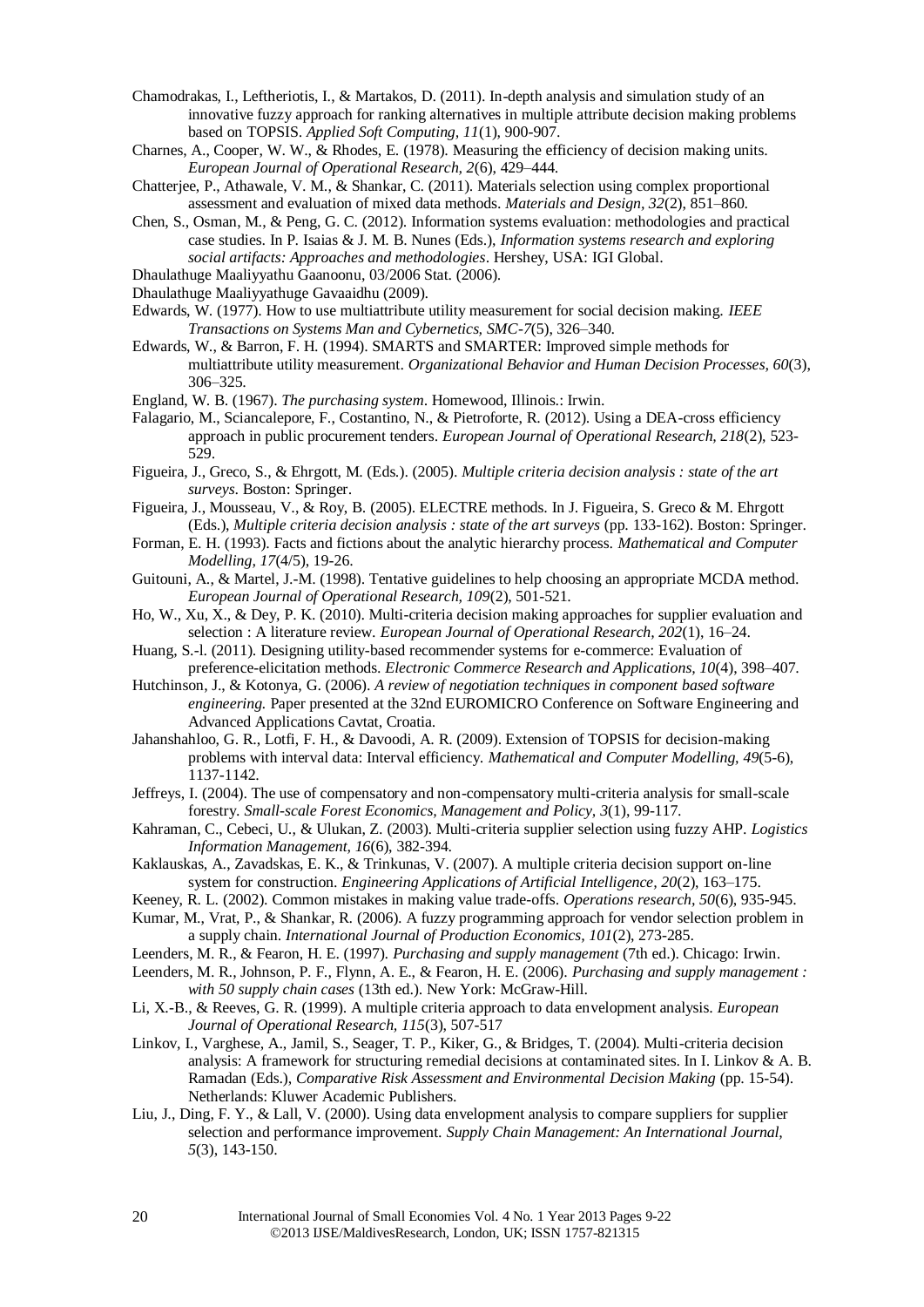- Luo, X., Wu, C., Rosenberg, D., & Barnes, D. (2009). Supplier selection in agile supply chains: An information-processing model and an illustration. *Journal of Purchasing & Supply Management, 15*(4), 249-262.
- Lysons, K., & Gillingham, M. (2003). *Purchasing and Supply Chain Management* (6 ed.). Harlow: Financial Times Prentice Hall.
- Mahdi, I. M., Riley, M. J., Fereig, S. M., & Alex, A. p. (2002). A multi-criteria approach to contractor selection. *Engineering, Construction and Architectural Management, 9*(1).
- Mateus, R., Ferreira, J. A., & Carreira, J. (2010). Full disclosure of tender evaluation models: Background and application in Portuguese public procurement. *Journal of Purchasing & Supply Management, 16*(3), 206-215.
- Min, H. (1994). International supplier selection: A multi-attribute utility approach. *International Journal of Physical Distribution & Logistics Management, 24*(5), 24-33.
- Monczka, R. M., Handfield, R. B., Guinipero, L. C., Patterson, J. L., & Waters, D. (2010). *Purchasing and Supply Chain Management*. Hampshire: Centage.
- Moshkovich, H., Mechitov, A., & Olson, D. (2005). Verbal decision analysis. In J. Figueira, S. Greco & M. Ehrgott (Eds.), *Multiple criteria decision analysis : state of the art surveys* (pp. 609-637). Boston: Springer.
- Ng, W. L. (2008). An efficient and simple model for multiple criteria supplier selection problem. *European Journal of Operational Research, 186*(3), 1059–1067.
- Olson, D. L. (2004). Comparison of weights in TOPSIS models. *Mathematical and Computer Modelling, 40*, 721-727.
- Opricovic, S., & Tzeng, G.-H. (2004). Compromise solution by MCDM methods: A comparative analysis of VIKOR and TOPSIS. *European Journal of Operational Research, 156*(2), 445-455.
- Parthiban, P., Dominic, P. D. D., & Dhanalakshmi, R. (2010). *A simulated annealing approach to solve fuzzy multi-objective linear model for supplier selection in a supply chain*. Paper presented at the Information Technology (ITSim), 2010 International Symposium in, Kuala Lumpur.
- Pérez, J., Jimeno, J. L., & Mokotoff, E. (2006). Another potential shortcoming of AHP. *TOP, 14*(1), 99-111.
- Podvezko, V. (2011). The comparative analysis of MCDA methods SAW and COPRAS. *Inzinerine Ekonomika-Engineering Economics, 22*(2), 134-146.
- Rowlinson, S., & McDermott, P. (Eds.). (1999). *Procurement Systems: A guide to best practice in construction*. London: E & FN Spon.
- Roy, B. (2005). Paradigms and chappenges. In J. Figueira, S. Greco & M. Ehrgott (Eds.), *Multiple criteria decision analysis : state of the art surveys* (pp. 3-24). Boston: Springer.
- San Cristóbal, J. R. (2011). A multi criteria data envelopment analysis model to evaluate the efficiency of the renewable energy technologies. *Renewable Energy, 36*, 2742–2746.
- Sanayei, A., Mousavi, S. F., Abdi, M. R., & Mohaghar, A. (2008). An integrated group decision-making process for supplier selection and order allocation using multi-attribute utility theory and linear programming. *Journal of the Franklin Institute, 345*(7), 731–747.
- Shih, H.-S., Shyur, H.-J., & Lee, E. S. (2007). An extension of TOPSIS for group decision making. *Mathematical and Computer Modelling, 45*(7-8), 801-813.
- Simpson, L. (1996). Do decision makers know what they prefer?: MAVT and ELECTRE II. *The Journal of the Operational Research Society, 47*(7), 919-929.
- Siskos, Y., Grigoroudis, E., & Matsatsinis, N. F. (2005). UTA methods. In J. Figueira, S. Greco & M. Ehrgott (Eds.), *Multiple criteria decision analysis : state of the art surveys* (pp. 297-343). Boston: Springer.
- Spronk, J., Steuer, R. E., & Zopounidis, C. (2005). Multicriteria decision aid/analysis in finance. In J. Figueira, S. Greco & M. Ehrgott (Eds.), *Multiple criteria decision analysis : state of the art surveys* (pp. 799-857). Boston: Springer.
- Triantaphyllou, E. (2000). *Multi-criteria decision making methods : a comparative study*. Dordrecht ; Boston, Mass.: Kluwer Academic Publishers.
- Tsaur, R.-C. (2011). Decision risk analysis for an interval TOPSIS method. *Applied Mathematics and Computation, 218*(8), 4295–4304.
- Vaidya, O. S., & Kumar, S. (2006). Analytic hierarchy process: An overview of applications. *European Journal of Operational Research, 169*(1), 1-29.
- Wang, Y.-M., Chin, K.-S., & Luo, Y. (2011). Cross-efficiency evaluation based on ideal and anti-ideal decision making units. *Expert Systems with Applications, 38*, 10312–10319.
- Weele, A. J. v. (2000). *Purchasing and supply chain management : analysis, planning and practice* (2nd ed.). London: Business Press.
- Weele, A. J. v. (2010). *Purchasing and supply chain management : analysis, strategy, planning and practice* (5th ed.). Andover: Cengage Learning.